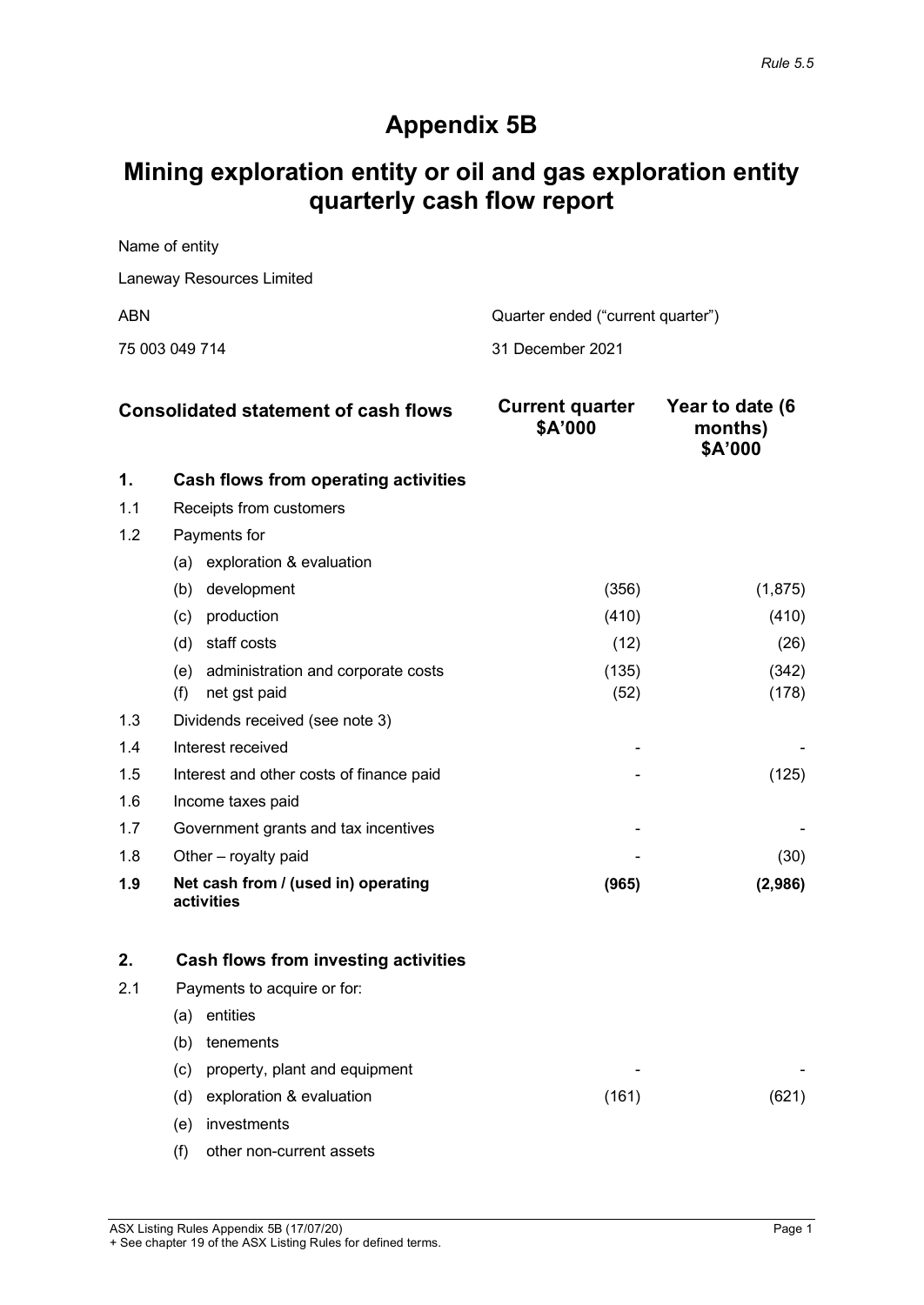|     | <b>Consolidated statement of cash flows</b>                    | <b>Current quarter</b><br>\$A'000 | Year to date (6<br>months)<br>\$A'000 |
|-----|----------------------------------------------------------------|-----------------------------------|---------------------------------------|
| 2.2 | Proceeds from the disposal of:                                 |                                   |                                       |
|     | entities<br>(a)                                                |                                   |                                       |
|     | (b)<br>tenements                                               |                                   |                                       |
|     | property, plant and equipment<br>(c)                           |                                   |                                       |
|     | investments<br>(d)                                             |                                   |                                       |
|     | other non-current assets<br>(e)                                |                                   |                                       |
| 2.3 | Cash flows from loans to other entities<br>(repayment of loan) |                                   |                                       |
| 2.4 | Dividends received (see note 3)                                |                                   |                                       |
| 2.5 | Other (provide details if material)                            |                                   |                                       |
|     |                                                                |                                   |                                       |
| 2.6 | Net cash from / (used in) investing<br>activities              | (161)                             | (621)                                 |

| 3.   | Cash flows from financing activities                                                       |         |         |
|------|--------------------------------------------------------------------------------------------|---------|---------|
| 3.1  | Proceeds from issues of equity securities<br>(excluding convertible debt securities)       | 1,895   | 1,895   |
| 3.2  | Proceeds from issue of convertible debt<br>securities                                      |         |         |
| 3.3  | Proceeds from exercise of options                                                          |         |         |
| 3.4  | Transaction costs related to issues of equity<br>securities or convertible debt securities |         |         |
| 3.5  | Proceeds from borrowings                                                                   | 509     | 3,024   |
| 3.6  | Repayment of borrowings                                                                    | (1,100) | (1,100) |
| 3.7  | Transaction costs related to loans and<br>borrowings                                       |         |         |
| 3.8  | Dividends paid                                                                             |         |         |
| 3.9  | Other (provide details if material)                                                        |         |         |
| 3.10 | Net cash from / (used in) financing<br>activities                                          | 1,304   | 3.819   |

|     | Net increase / (decrease) in cash and<br>cash equivalents for the period |      |  |
|-----|--------------------------------------------------------------------------|------|--|
| 4.1 | Cash and cash equivalents at beginning of<br>period                      | 61   |  |
| 4.2 | Net cash from / (used in) operating<br>activities (item 1.9 above)       | 965  |  |
| 4.3 | Net cash from / (used in) investing activities<br>(item 2.6 above)       | 161) |  |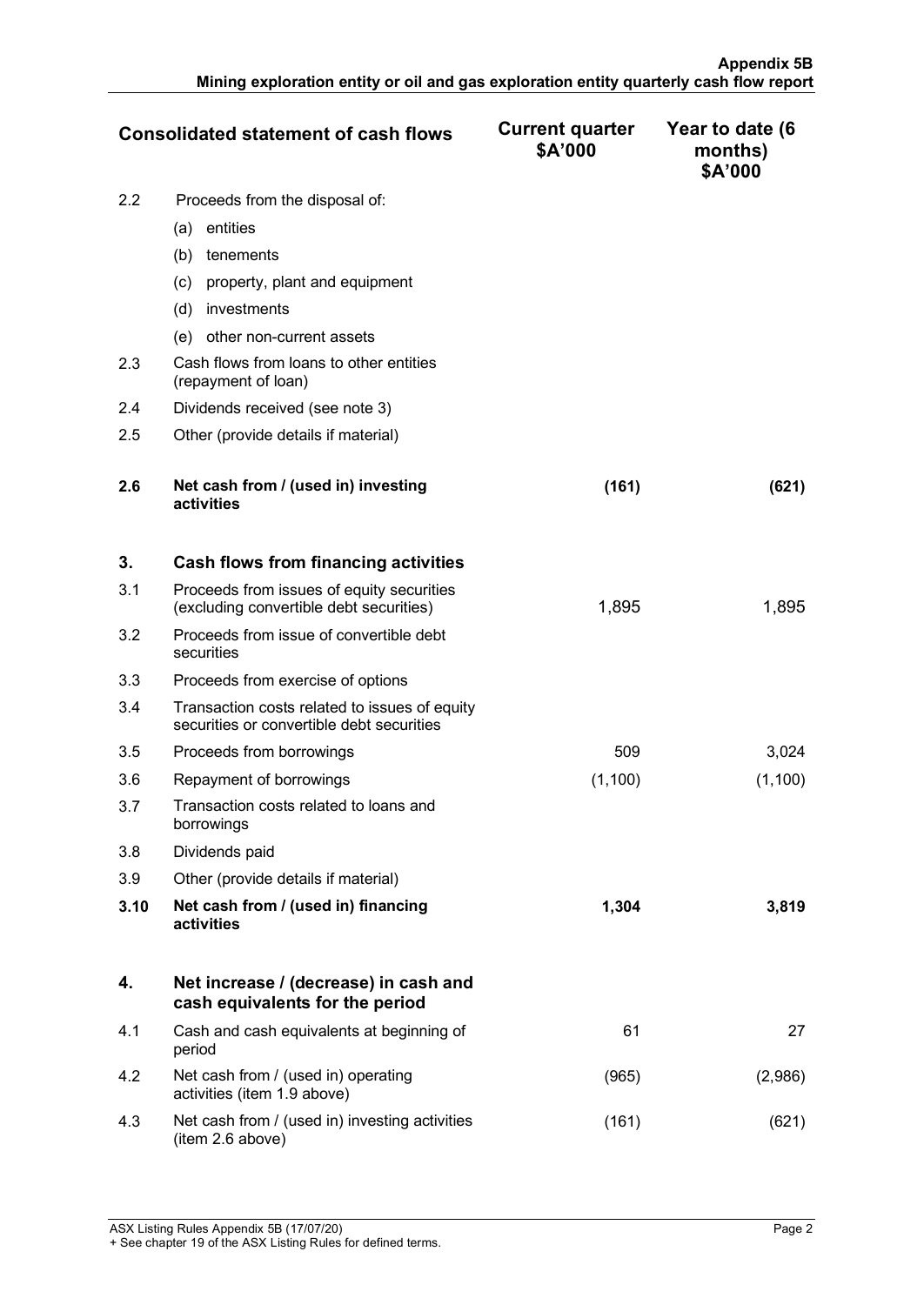|     | Consolidated statement of cash flows                                | <b>Current quarter</b><br>\$A'000 | Year to date (6<br>months)<br>\$A'000 |
|-----|---------------------------------------------------------------------|-----------------------------------|---------------------------------------|
| 4.4 | Net cash from / (used in) financing activities<br>(item 3.10 above) | 1.304                             | 3.819                                 |
| 4.5 | Effect of movement in exchange rates on<br>cash held                |                                   |                                       |
| 4.6 | Cash and cash equivalents at end of<br>period                       | 239                               |                                       |

| 5.  | Reconciliation of cash and cash<br>equivalents<br>at the end of the quarter (as shown in the<br>consolidated statement of cash flows) to the<br>related items in the accounts | <b>Current quarter</b><br>\$A'000 | <b>Previous quarter</b><br>\$A'000 |
|-----|-------------------------------------------------------------------------------------------------------------------------------------------------------------------------------|-----------------------------------|------------------------------------|
| 5.1 | <b>Bank balances</b>                                                                                                                                                          | 239                               | 61                                 |
| 5.2 | Call deposits                                                                                                                                                                 |                                   |                                    |
| 5.3 | <b>Bank overdrafts</b>                                                                                                                                                        |                                   |                                    |
| 5.4 | Other (provide details)                                                                                                                                                       |                                   |                                    |
| 5.5 | Cash and cash equivalents at end of<br>quarter (should equal item 4.6 above)                                                                                                  | 239                               | 61                                 |

| 6.                                                                                                                                                          | Payments to related parties of the entity and their<br>associates                          | <b>Current quarter</b><br><b>\$A'000</b> |
|-------------------------------------------------------------------------------------------------------------------------------------------------------------|--------------------------------------------------------------------------------------------|------------------------------------------|
| 6.1                                                                                                                                                         | Aggregate amount of payments to related parties and their<br>associates included in item 1 |                                          |
| 6.2                                                                                                                                                         | Aggregate amount of payments to related parties and their<br>associates included in item 2 |                                          |
| Note: if any amounts are shown in items 6.1 or 6.2, your quarterly activity report must include a description of, and an<br>explanation for, such payments. |                                                                                            |                                          |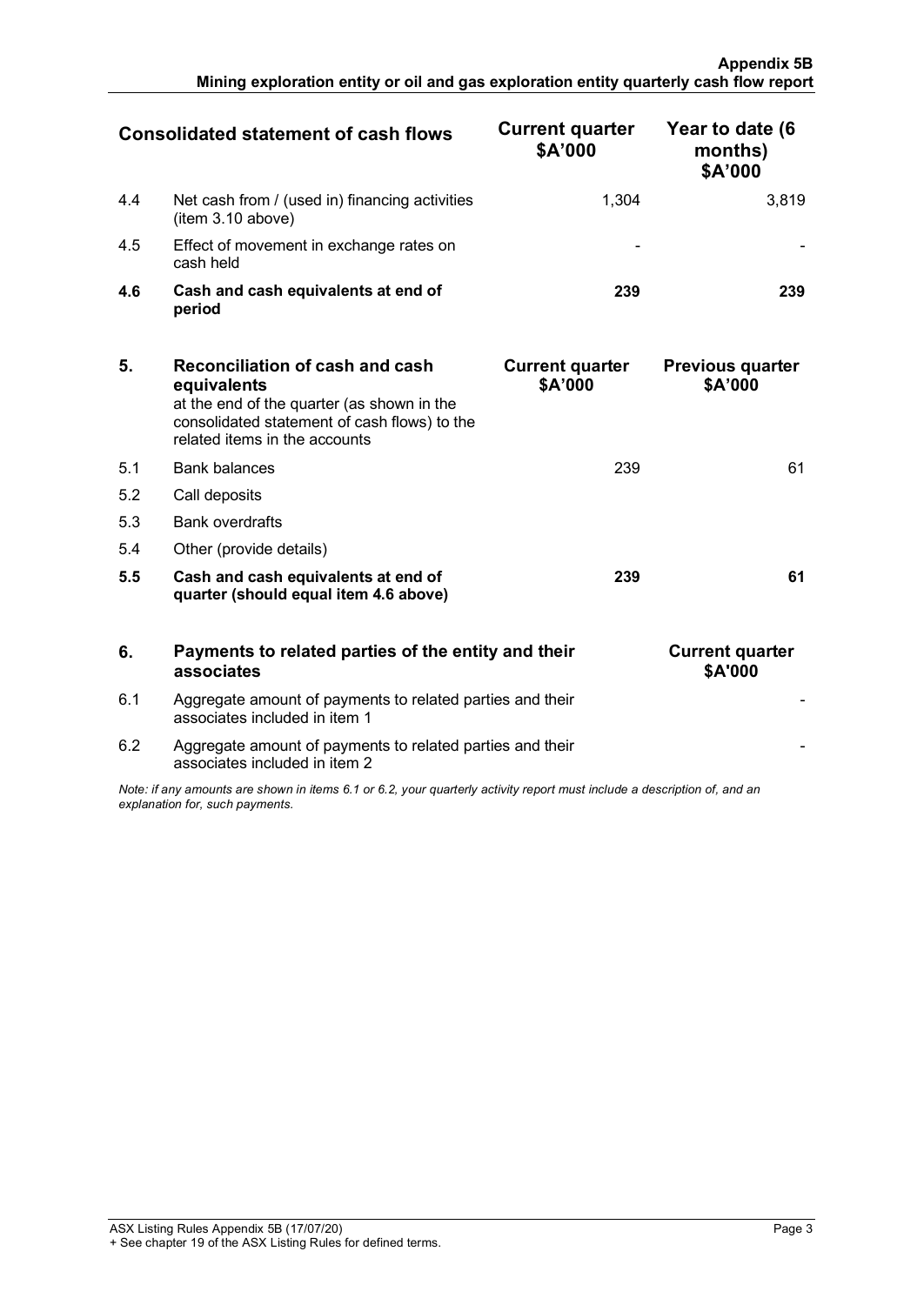### **Appendix 5B Mining exploration entity or oil and gas exploration entity quarterly cash flow report**

| 7.  | <b>Financing facilities</b><br>Note: the term "facility' includes all forms of financing<br>arrangements available to the entity.<br>Add notes as necessary for an understanding of the<br>sources of finance available to the entity.                                                                                                                                                                                                                                                                                                                                                                                                                                      | <b>Total facility</b><br>amount at quarter<br>end<br>\$A'000 | Amount drawn at<br>quarter end<br>\$A'000 |
|-----|-----------------------------------------------------------------------------------------------------------------------------------------------------------------------------------------------------------------------------------------------------------------------------------------------------------------------------------------------------------------------------------------------------------------------------------------------------------------------------------------------------------------------------------------------------------------------------------------------------------------------------------------------------------------------------|--------------------------------------------------------------|-------------------------------------------|
| 7.1 | Loan facilities                                                                                                                                                                                                                                                                                                                                                                                                                                                                                                                                                                                                                                                             | 6.500                                                        | 3,964                                     |
| 7.2 | Credit standby arrangements                                                                                                                                                                                                                                                                                                                                                                                                                                                                                                                                                                                                                                                 |                                                              |                                           |
| 7.3 | Other (please specify) - Loan extended                                                                                                                                                                                                                                                                                                                                                                                                                                                                                                                                                                                                                                      |                                                              |                                           |
| 7.4 | <b>Total financing facilities</b>                                                                                                                                                                                                                                                                                                                                                                                                                                                                                                                                                                                                                                           | 6,500                                                        | 3,964                                     |
| 7.5 | Unused financing facilities available at quarter end<br>2.536                                                                                                                                                                                                                                                                                                                                                                                                                                                                                                                                                                                                               |                                                              |                                           |
| 7.6 | Include in the box below a description of each facility above, including the lender, interest<br>rate, maturity date and whether it is secured or unsecured. If any additional financing<br>facilities have been entered into or are proposed to be entered into after quarter end,<br>include a note providing details of those facilities as well.<br>The Company has a loan facility available to it provided by Bizzell Nominees Pty Ltd an<br>entity associated with the Company's Chairman. The facility is for up to \$6.5 million,<br>interest rate on drawings is 8% and the facility is secured by a fixed and floating charge<br>over the assets of the Company. |                                                              |                                           |
|     |                                                                                                                                                                                                                                                                                                                                                                                                                                                                                                                                                                                                                                                                             |                                                              |                                           |

| 8.  | Estimated cash available for future operating activities                                                                                                                                                                                   | \$A'000  |  |
|-----|--------------------------------------------------------------------------------------------------------------------------------------------------------------------------------------------------------------------------------------------|----------|--|
| 8.1 | Net cash from / (used in) operating activities (item 1.9)                                                                                                                                                                                  | (965)    |  |
| 8.2 | (Payments for exploration & evaluation classified as investing<br>activities) (item 2.1(d))                                                                                                                                                |          |  |
| 8.3 | Total relevant outgoings (item $8.1 +$ item $8.2$ )                                                                                                                                                                                        | (1, 126) |  |
| 8.4 | Cash and cash equivalents at quarter end (item 4.6)                                                                                                                                                                                        | 239      |  |
| 8.5 | Unused finance facilities available at quarter end (item 7.5)                                                                                                                                                                              | 2,536    |  |
| 8.6 | Total available funding (item $8.4 +$ item $8.5$ )                                                                                                                                                                                         | 2,775    |  |
| 8.7 | Estimated quarters of funding available (item 8.6 divided by<br>item $8.3$ )                                                                                                                                                               | 2.46     |  |
|     | Note: if the entity has reported positive relevant outgoings (ie a net cash inflow) in item 8.3, answer item 8.7 as "N/A".<br>Otherwise, a figure for the estimated quarters of funding available must be included in item 8.7.            |          |  |
| 8.8 | If item 8.7 is less than 2 quarters, please provide answers to the following questions:                                                                                                                                                    |          |  |
|     | 8.8.1<br>Does the entity expect that it will continue to have the current level of net operating<br>cash flows for the time being and, if not, why not?                                                                                    |          |  |
|     | Answer:                                                                                                                                                                                                                                    |          |  |
|     | 8.8.2<br>Has the entity taken any steps, or does it propose to take any steps, to raise further<br>cash to fund its operations and, if so, what are those steps and how likely does it<br>believe that they will be successful?<br>Answer: |          |  |
|     |                                                                                                                                                                                                                                            |          |  |
|     | 8.8.3<br>Does the entity expect to be able to continue its operations and to meet its business<br>objectives and, if so, on what basis?                                                                                                    |          |  |
|     | Answer:                                                                                                                                                                                                                                    |          |  |
|     | Note: where item 8.7 is less than 2 quarters, all of questions 8.8.1, 8.8.2 and 8.8.3 above must be answered.                                                                                                                              |          |  |